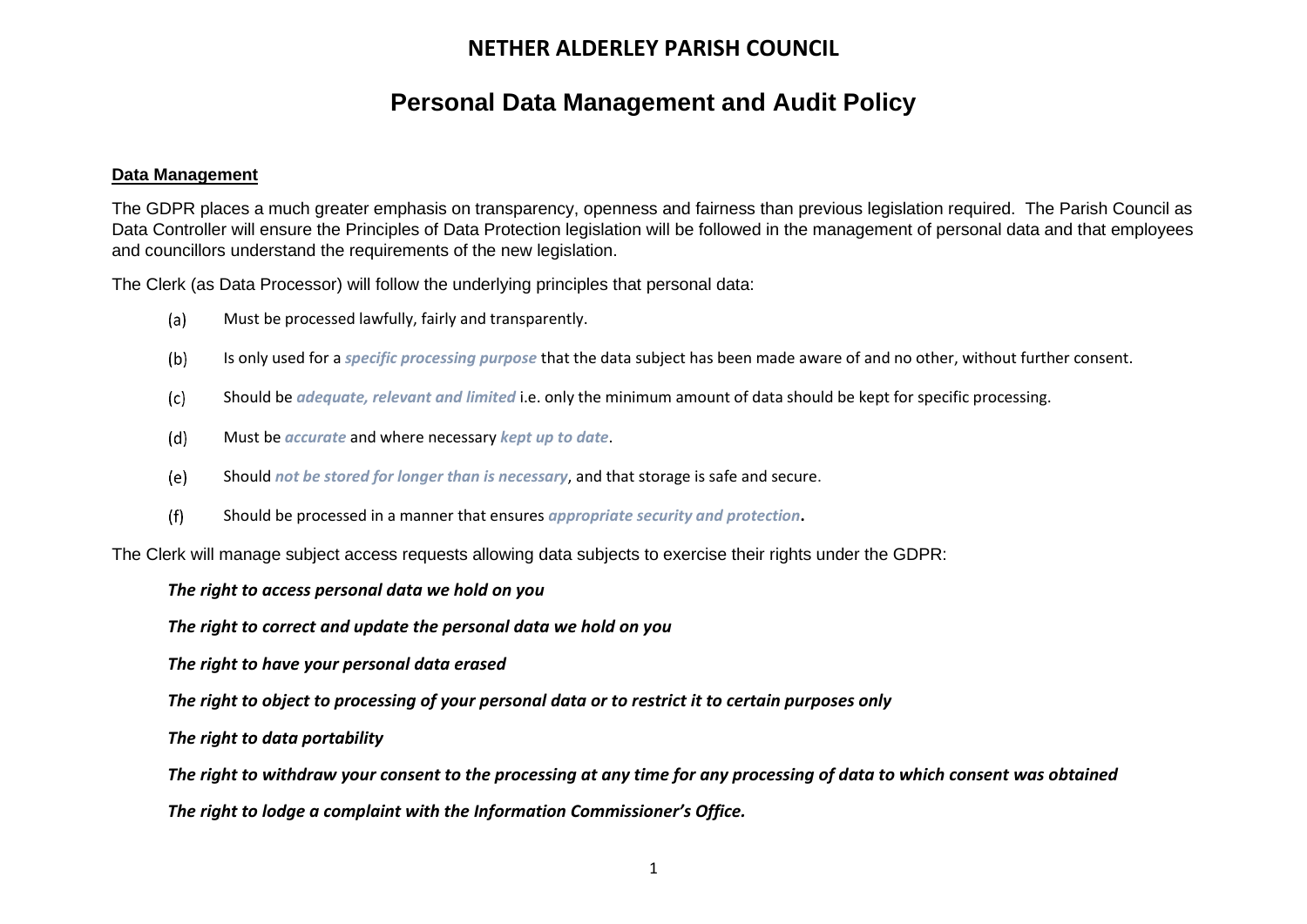The Clerk will ensure the notification of personal data breaches and undertake data protection impact assessments where required for new projects as directed by the Council as Data Controller. A record log of processing of data will be maintained by the Clerk as Data Processor.

#### **Data Audit**

| <b>SUBJECT</b>           | Nature/purpose of                                                                                                                                                                                                                                                                                                                                                      | Type of                                                                      | Who is the data                                                                                                                 | Lawful                              | <b>Data Controls</b>                                                                                                                                                                                                                                                                                                                                                                                                                                                                                                                   |  |
|--------------------------|------------------------------------------------------------------------------------------------------------------------------------------------------------------------------------------------------------------------------------------------------------------------------------------------------------------------------------------------------------------------|------------------------------------------------------------------------------|---------------------------------------------------------------------------------------------------------------------------------|-------------------------------------|----------------------------------------------------------------------------------------------------------------------------------------------------------------------------------------------------------------------------------------------------------------------------------------------------------------------------------------------------------------------------------------------------------------------------------------------------------------------------------------------------------------------------------------|--|
|                          | processing                                                                                                                                                                                                                                                                                                                                                             | data/where is it<br>from                                                     | subject?                                                                                                                        | basis/bases for<br>processing       |                                                                                                                                                                                                                                                                                                                                                                                                                                                                                                                                        |  |
| Planning<br>Applications | Consultations and<br>decisions published by the<br>Planning Authority, and<br>shared with Parish<br>Council. Clerk emails<br>details of each application<br>and decision to parish<br>councillors. Also<br>published with agenda and<br>minutes, and discussed in<br>open forum. Parish<br>council comments on<br>application provided by<br><b>Planning Authority</b> | Name and contact<br>information;<br>Principal authority;<br>residents/public | Planning<br>applicant/resident<br>: Other members<br>of the public<br>speaking in open<br>public session at<br>council meetings | Compliance with<br>legal obligation | Clerk to check all<br>1.<br>information before<br>sharing with parish<br>councillors, and<br>ensure sensitive<br>personal data is<br>redacted wherever<br>possible before<br>sharing or<br>publishing.<br>Information in<br>2.<br>agenda and<br>minutes to include<br>only what is<br>necessary to<br>identify and<br>discuss the<br>application or<br>decision.<br>3.<br>Any<br>correspondence<br>between PC and<br>applicant to be in<br>accordance with<br>data protection<br>principles, and to<br>be deleted within<br>two years. |  |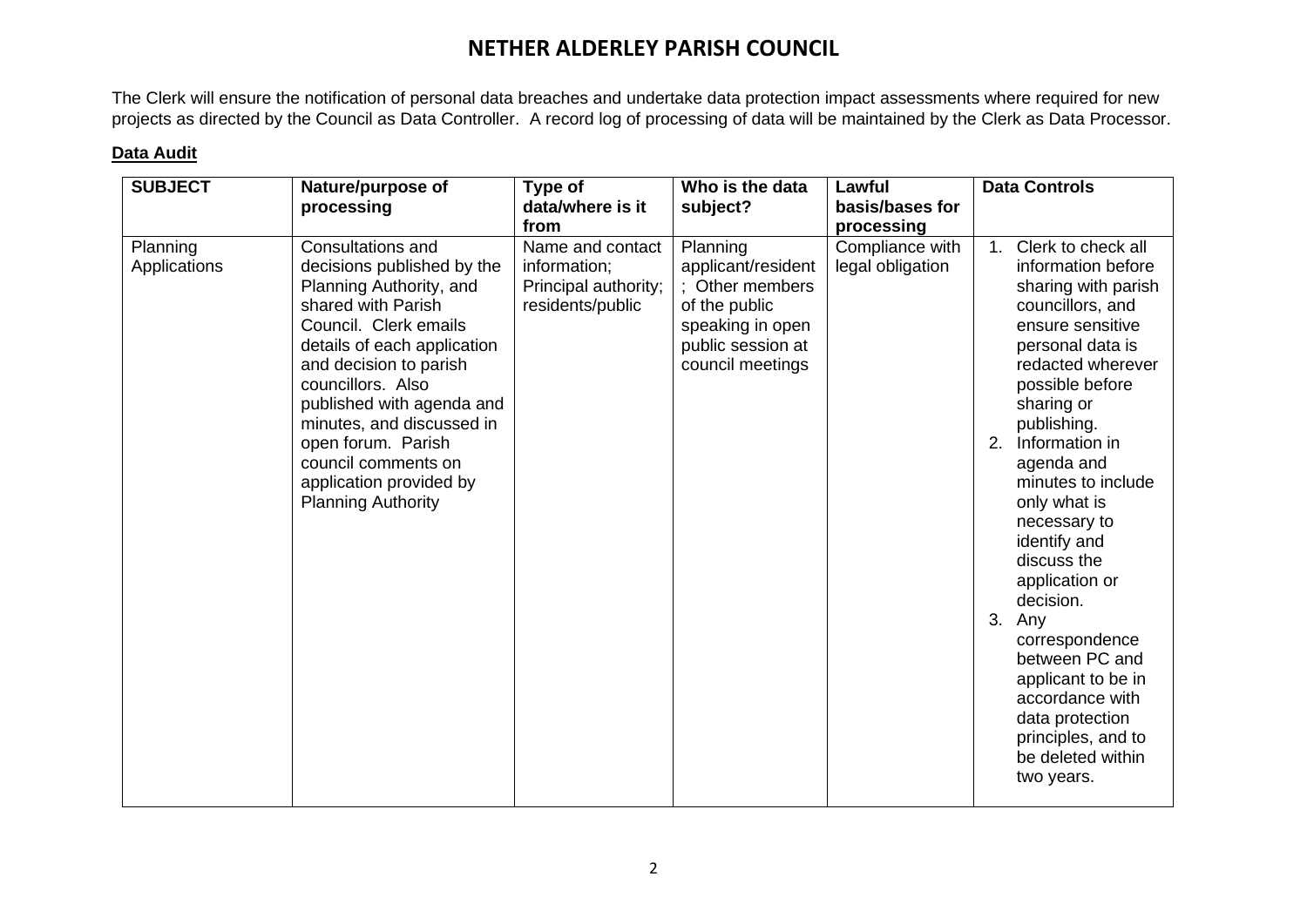| Electoral roll<br>provided by<br><b>Principal Authority</b> |                                                                                                                                                          | Names, address,<br>marital status;<br>principal authority                       | Parish residents      | Compliance with<br>legal obligation             | Clerk to retain in a<br>$1_{\cdot}$<br>secure place.<br>Electoral roll not to<br>2.<br>be shared with any<br>other person.<br>Members of the<br>3.<br>public to be<br>directed to<br><b>Principal Authority</b><br>for any electoral<br>roll queries.                               |
|-------------------------------------------------------------|----------------------------------------------------------------------------------------------------------------------------------------------------------|---------------------------------------------------------------------------------|-----------------------|-------------------------------------------------|-------------------------------------------------------------------------------------------------------------------------------------------------------------------------------------------------------------------------------------------------------------------------------------|
| Parish<br>Newsletter/Resident<br><b>Surveys</b>             | Inform residents and gain<br>views of residents                                                                                                          | <b>Resident Names</b><br>and Contact<br>details-from<br>residents               | <b>Residents</b>      | Consent                                         | Clerk to retain in a<br>secure place and<br>obtain consent form.<br>Not to be shared.                                                                                                                                                                                               |
| Website                                                     | Information relating to the<br>Parish is published on the<br>website                                                                                     |                                                                                 | Members of<br>public  | Consent:<br>compliance with<br>legal obligation | 1. Photographs of<br>individuals shall<br>not be published<br>on the website<br>without the express<br>permission of the<br>individual.<br>2. Photographs will<br>be deleted after a<br>maximum of two<br>years, and no copy<br>of the photograph<br>shall be retained<br>by the PC |
| <b>Councillor details</b>                                   | Clerk retains contact<br>details/gathered for<br>election<br>purposes/published in<br>accordance with<br><b>Transparency Code and</b><br>Code of Conduct | Name, address,<br>contact details,<br>and disclosable<br>pecuniary<br>interests | Parish<br>Councillors | Compliance with<br>legal obligation             | 1. Details will be<br>published on<br>website in<br>accordance with<br>statutory<br>requirements.                                                                                                                                                                                   |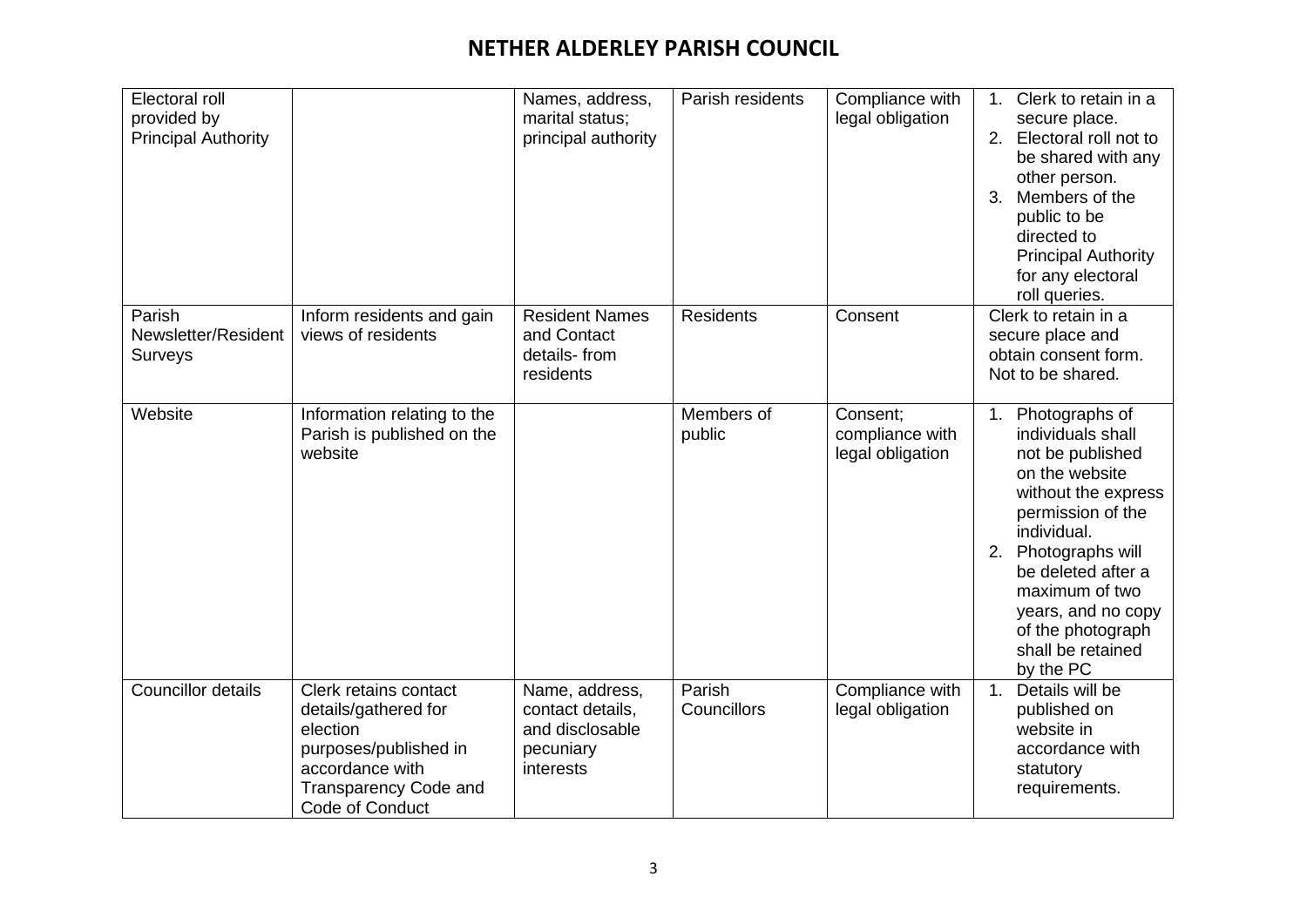|                                                                                                                                                                |                                                                                                                                              |                                                                                                                                                      |                                           |                                                         | 2.<br>3. | Data will be held<br>by Clerk, on the<br>PC laptop, and will<br>be deleted when a<br>councillor retires<br>from office.<br>Requests for this<br>data from third<br>parties shall be<br>referred to the<br>website.                                                                                                                                                                                                                                                                                                                       |
|----------------------------------------------------------------------------------------------------------------------------------------------------------------|----------------------------------------------------------------------------------------------------------------------------------------------|------------------------------------------------------------------------------------------------------------------------------------------------------|-------------------------------------------|---------------------------------------------------------|----------|------------------------------------------------------------------------------------------------------------------------------------------------------------------------------------------------------------------------------------------------------------------------------------------------------------------------------------------------------------------------------------------------------------------------------------------------------------------------------------------------------------------------------------------|
| Email or letter<br>queries from<br>residents or from<br>other third parties<br>including a request<br>for service,<br>reporting issues or<br>making complaints | Correspondence from<br>members of the<br>public/residents/other<br>parties relating to parish<br>matters which may contain<br>personal data. | Name, address,<br>contact details,<br>with possible<br>sensitive personal<br>data, depending<br>on the nature of<br>the matter;<br>residents provide | Members of the<br><b>Public/Residents</b> | Public interest;<br>compliance with<br>legal obligation | 1.<br>4. | Any email letter or<br>other form of query<br>received by the PC<br>which contains<br>personal data will<br>be retained for a<br>maximum of two<br>years.<br>2. Such data may be<br>stored on the PC<br>laptop, held by the<br>Clerk in a secure<br>place.<br>3. The agreed privacy<br>notice shall be<br>provided to any<br>person who<br>contacts the PC.<br>In accordance with<br>the agreed privacy<br>notice, such data<br>shall not be shared<br>with any third party<br>without the express<br>permission of the<br>data subject. |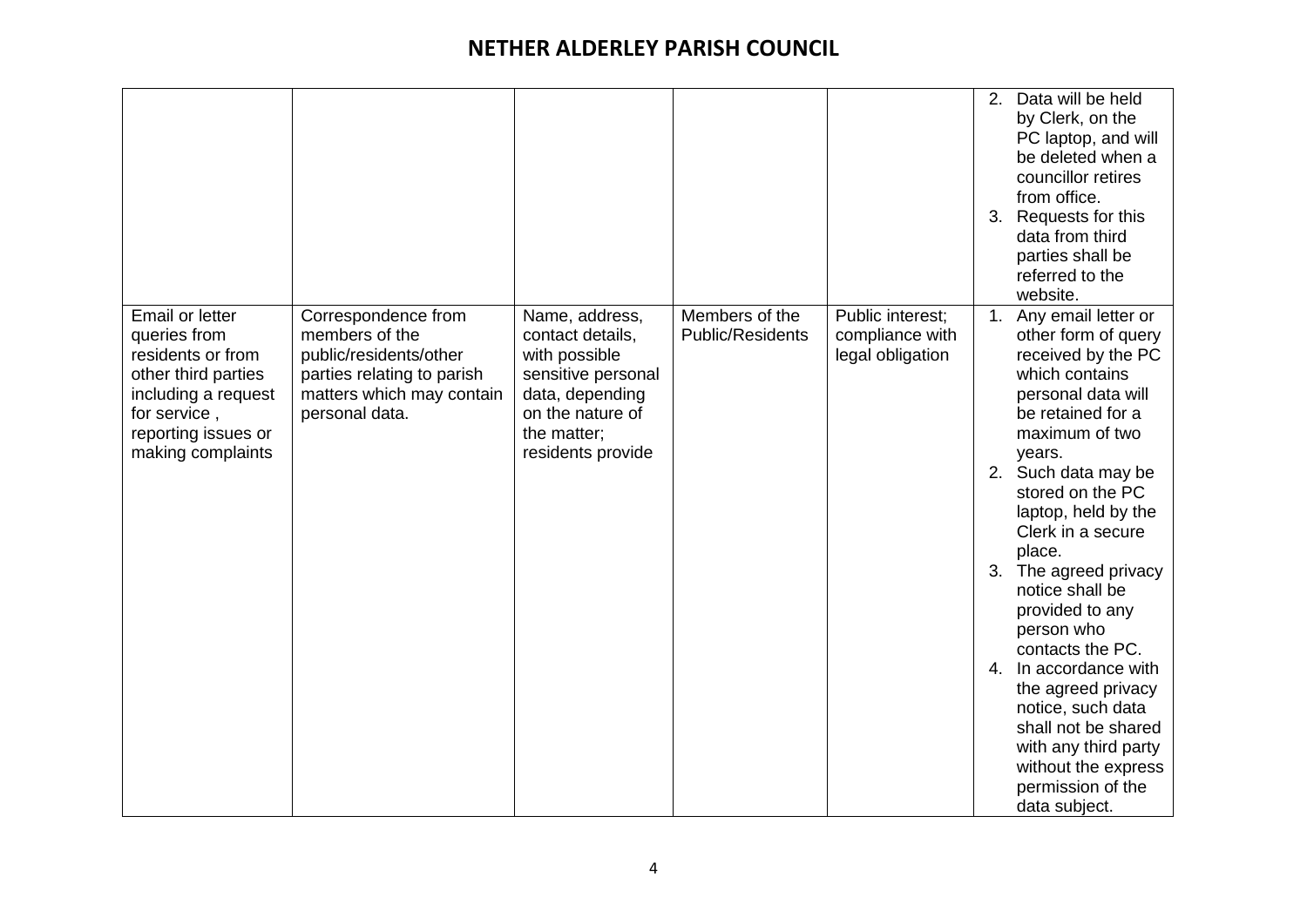| Minutes - matters | Maintained and published | Names and      | Residents/memb    | Compliance with   | $1_{\cdot}$ | Every effort should                     |
|-------------------|--------------------------|----------------|-------------------|-------------------|-------------|-----------------------------------------|
| raised by members | in accordance with Local | possibly other | ers of the public | legal obligation; |             | be made to avoid                        |
| of the public at  | Government legislation   | information    |                   | public interest   |             | inclusion of                            |
| meetings          |                          |                |                   |                   |             | personal data in                        |
|                   |                          |                |                   |                   |             | agenda or minutes.                      |
|                   |                          |                |                   |                   |             | Where personal                          |
|                   |                          |                |                   |                   |             | data or potential                       |
|                   |                          |                |                   |                   |             | identifiers cannot                      |
|                   |                          |                |                   |                   |             | be avoided, these                       |
|                   |                          |                |                   |                   |             | should be kept to a                     |
|                   |                          |                |                   |                   |             | minimum.                                |
|                   |                          |                |                   |                   |             | 2. Members of the                       |
|                   |                          |                |                   |                   |             | public who attend                       |
|                   |                          |                |                   |                   |             | the public forum or                     |
|                   |                          |                |                   |                   |             | the annual meeting                      |
|                   |                          |                |                   |                   |             | should be informed                      |
|                   |                          |                |                   |                   |             | by the Chair that                       |
|                   |                          |                |                   |                   |             | the issue may be                        |
|                   |                          |                |                   |                   |             | included in public                      |
|                   |                          |                |                   |                   |             | minutes, and                            |
|                   |                          |                |                   |                   |             | should give their                       |
|                   |                          |                |                   |                   |             | consent to this                         |
|                   |                          |                |                   |                   |             | before the                              |
|                   |                          |                |                   |                   |             | discussion                              |
|                   |                          |                |                   |                   |             | (consent to be                          |
|                   |                          |                |                   |                   |             |                                         |
|                   |                          |                |                   |                   |             | implied as Chair                        |
|                   |                          |                |                   |                   |             | gives the members                       |
|                   |                          |                |                   |                   |             | of the public the<br>chance to withdraw |
|                   |                          |                |                   |                   |             |                                         |
|                   |                          |                |                   |                   |             | from the meeting if                     |
|                   |                          |                |                   |                   |             | they wish).                             |
| Letter/email to   | In response to requests  | Names,         | Residents/memb    | Compliance with   | 1.          | Copy to be                              |
| residents asking  | made at PC meetings.     | addresses and  | ers of the public | legal obligation; |             | retained on PC                          |
| them to perform   |                          | possibly other |                   | public interest   |             | laptop, held by                         |
| actions (eg trim  |                          | personal data  |                   |                   |             | Clerk in a secure                       |
| trees or hedges)  |                          | provided by    |                   |                   |             | place, for a                            |
|                   |                          | residents      |                   |                   |             | maximum of two                          |
|                   |                          |                |                   |                   |             | years.                                  |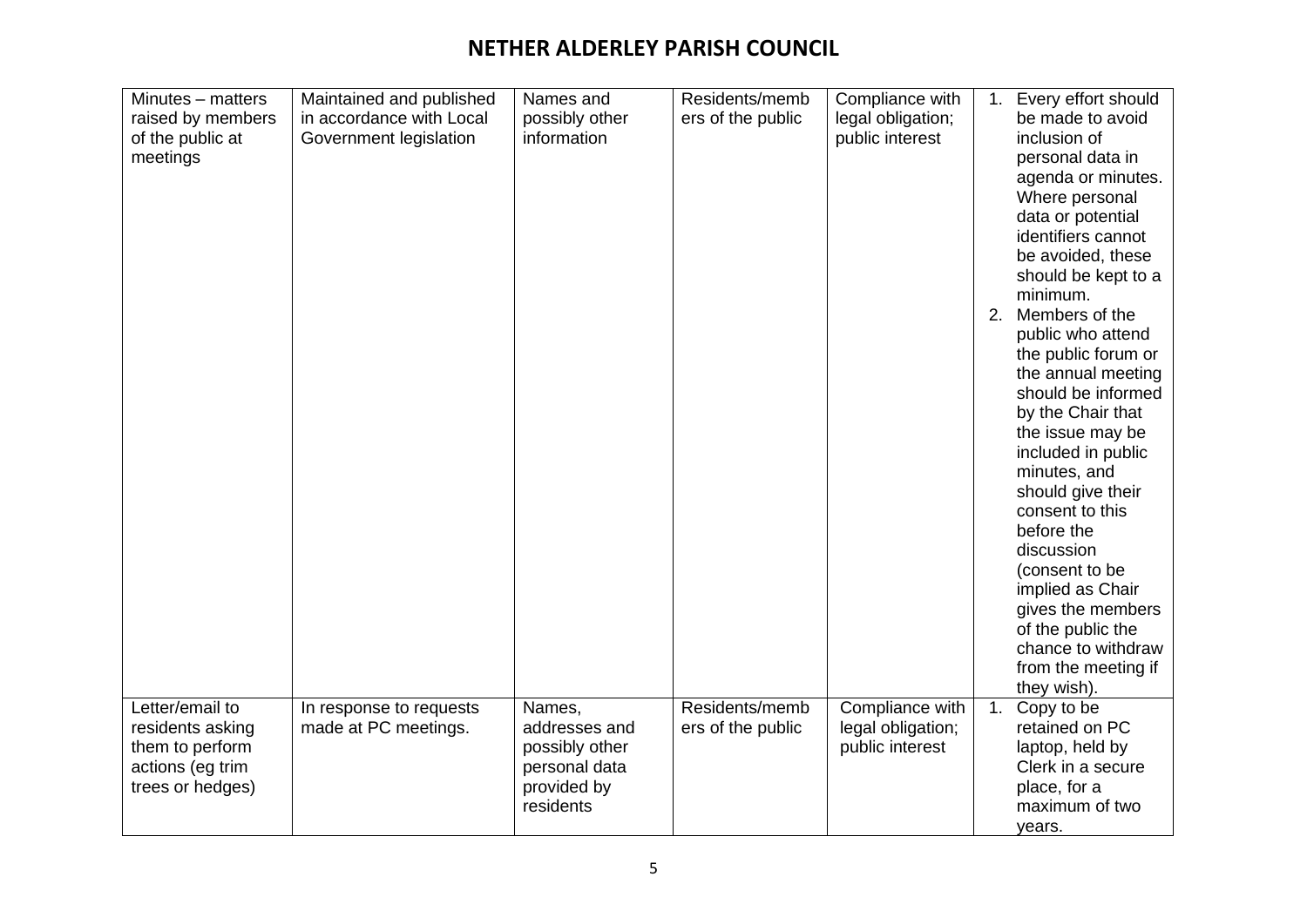| <b>Council Contracts</b><br>and Services           | Carrying out contracting<br>work and services required                                                                | Names, contact<br>details,                                                                                                                                    | Contractors/Trad                                                                                      | Contractual<br>necessity | 2. Information shall<br>not be shared with<br>any third party<br>without express<br>permission of the<br>data subject.<br>1. Copy to be                                                                                                                                                                                                                                                          |
|----------------------------------------------------|-----------------------------------------------------------------------------------------------------------------------|---------------------------------------------------------------------------------------------------------------------------------------------------------------|-------------------------------------------------------------------------------------------------------|--------------------------|--------------------------------------------------------------------------------------------------------------------------------------------------------------------------------------------------------------------------------------------------------------------------------------------------------------------------------------------------------------------------------------------------|
|                                                    | by the Council;                                                                                                       | qualifications,<br>financial details,<br>details of<br>certificates and<br>diplomas,<br>education and<br>skills; provided in<br>contract<br>applications etc. | es persons<br>surveyors,<br>architects,<br>builders,<br>suppliers,<br>advisers, payroll<br>processors |                          | retained on PC<br>laptop, held by<br>Clerk in a secure<br>place, for life of<br>contract or 6<br>months for<br>employment<br>applications.                                                                                                                                                                                                                                                       |
| Consider any other<br>personal data; eg<br>Payroll | Personal data which<br>comes under the control of<br>the PC which does not fit<br>into any of the categories<br>above | Names,<br>addresses and<br>possible other<br>personal data.                                                                                                   |                                                                                                       |                          | 1. Clerk to process<br>the data in<br>accordance with<br>the data protection<br>principles, always<br>ensuring that<br>personal data is<br>stored securely<br>and not shared<br>with any third party<br>without the express<br>permission of the<br>data subject.<br>2. Clerk may need to<br>bring report to<br>Council to<br>determine the way<br>in which the data<br>should be<br>controlled. |